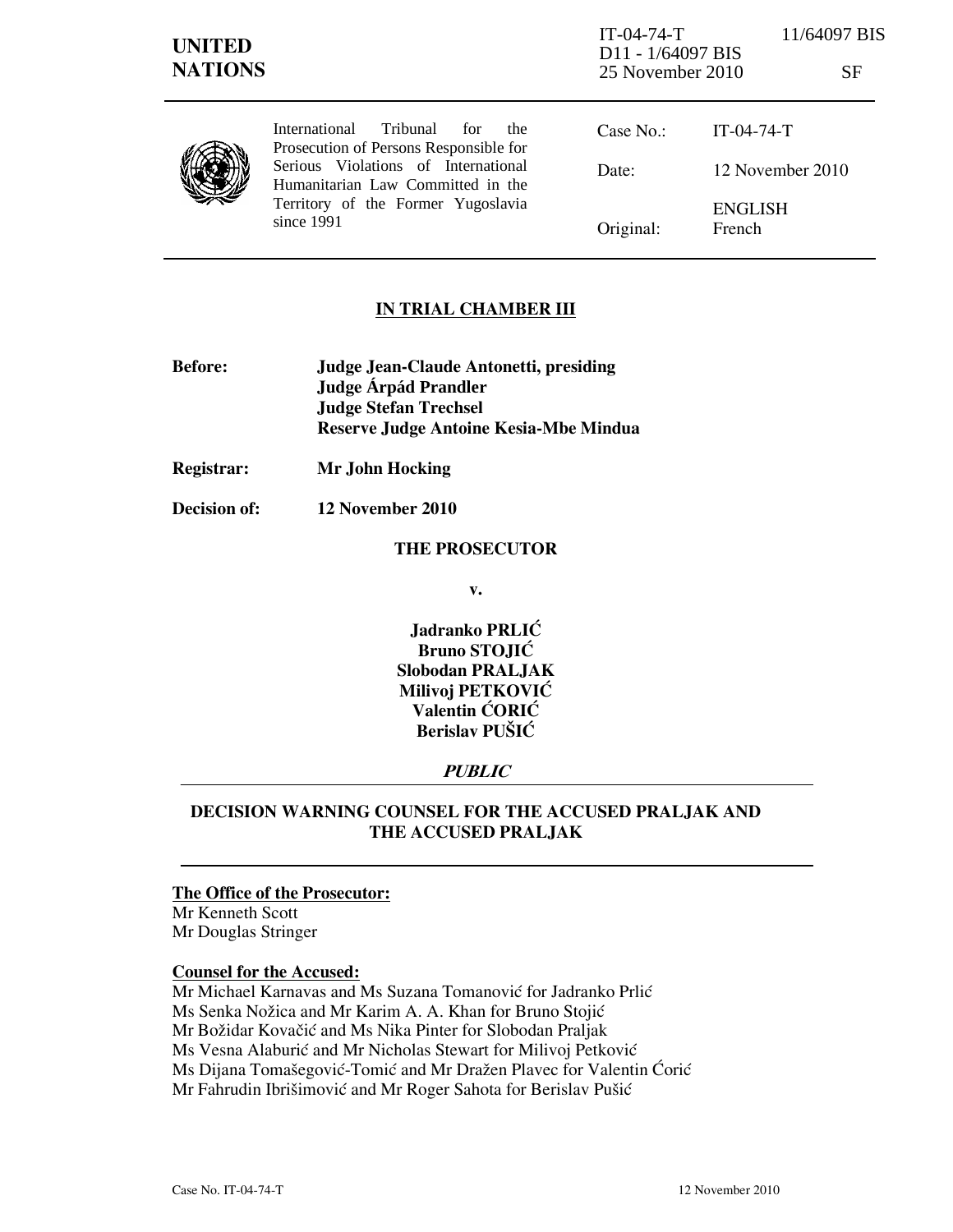10/64097 BIS

TRIAL CHAMBER III ("Chamber") of the International Tribunal for the Prosecution of Persons Responsible for Serious Violations of International Humanitarian Law Committed in the Territory of the Former Yugoslavia since 1991 ("Tribunal"),

SEIZED of the "Prosecution Notice Concerning Publication of Confidential Sealed Documents on Slobodan Praljak Website and Motion for Remedial Measures", filed confidentially by the Office of the Prosecutor ("Prosecution") along with confidential annexes on 18 October 2010 ("Request"), whereby the Prosecution informs the Chamber regarding the publication of three confidential exhibits on the Website of Slobodan Praljak ("Website")<sup>1</sup> violating the protective measures ordered by the Chamber and requests that the Chamber take needed measures, $<sup>2</sup>$ </sup>

NOTING the "Praljak Defence Notice and Response to the Prosecution Notice Concerning Publication of Confidential Sealed Documents on Slobodan Praljak Website and Motion for Remedial Measures", filed confidentially by Counsel for the Accused Slobodan Praljak ("Praljak Defence"; "Accused Praljak") along with a confidential annex on 1 November 2010 ("Response"), whereby the Praljak Defence, on the one hand, informs the Chamber that it immediately withdrew the three confidential documents published on the Website and relates the circumstances surrounding their unfortunate publication as well as the preventive measures undertaken by it and the Accused Praljak, in order to avoid having such an incident recur and, on the other, asks the Chamber to deny the Request,<sup>3</sup>

NOTING the "Order for Protective Measures with Respect to Documents Provided Under Rule 70 of the Rules (Humanitarian Organisation)", issued confidentially and ex parte on 21 February 2007 ("Order of 21 February 2007"), whereby the Chamber in fact granted protective measures for Exhibits P 09839 and P 09851, provided by an international organisation under Rule 70 of the Rules of Procedure and Evidence ("Rules") and determined that the "Prosecution and the Defence shall not disclose the content or the existence of the Exhibits  $[...]^n$ ,<sup>4</sup>

<sup>1</sup> http://www.slobodanpraljak.com.

<sup>&</sup>lt;sup>2</sup> Request, paras 1 and 28.

<sup>3</sup> Response, paras 1, 9, 17, 19-21.

<sup>4</sup> Order of 21 February 2007, para. 5.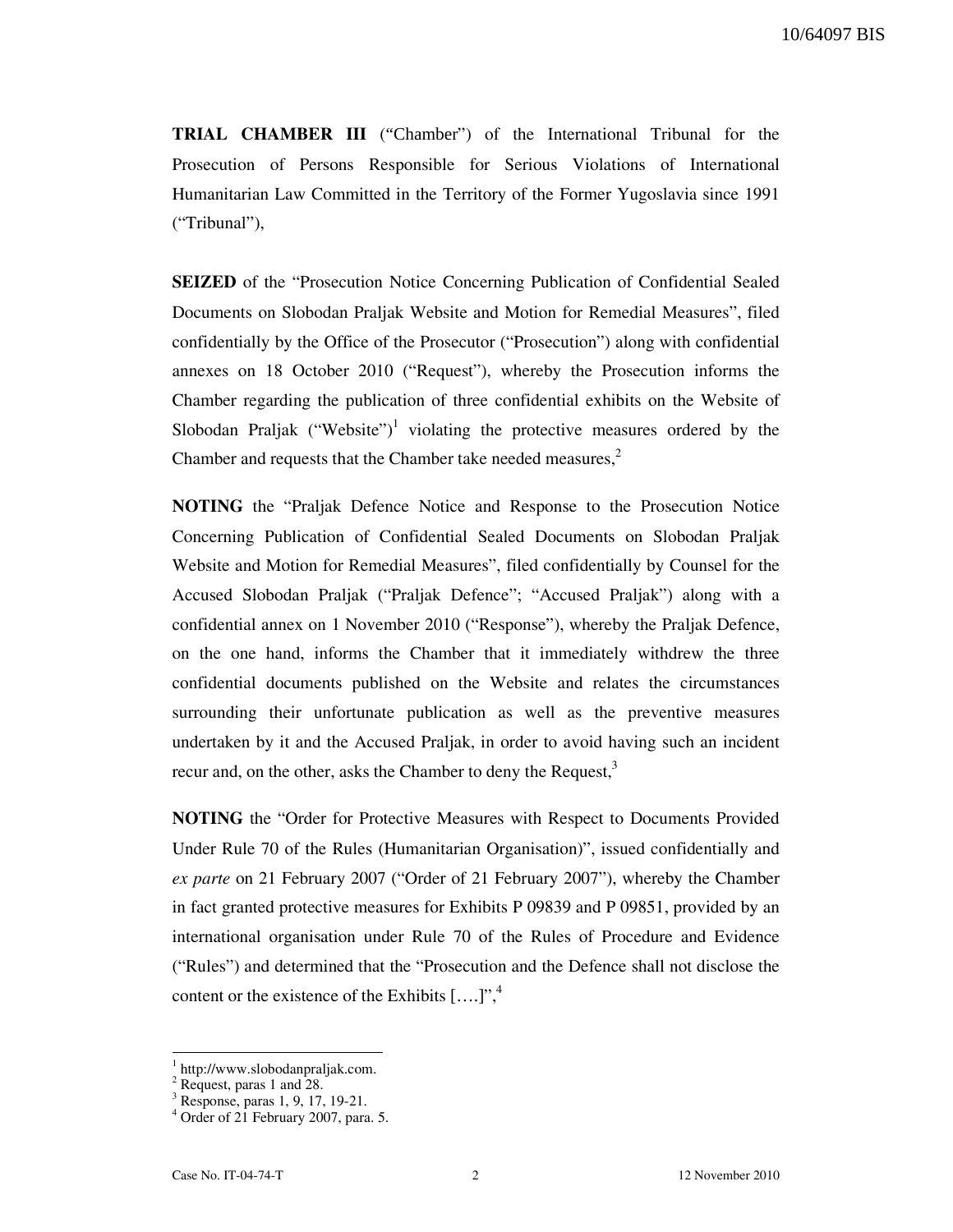NOTING the "Decision Regarding the Publication of a Confidential Document on the Website of an Accused", rendered confidentially on 14 January 2009, whereby the Chamber specifically recalled, subsequent to the publication of a confidential document on the Website, that the Praljak Defence had the obligation to protect and to refrain from transmitting the confidential documents in the case file to third parties ("Decision of 14 January 2009"),<sup>5</sup>

NOTING the "Decision Regarding Measures Taken by a Defence Team Following Publication of a Confidential Document on the Website of an Accused", rendered confidentially on 27 January 2009, whereby the Chamber specifically noted that the lead counsel for the Accused Praljak assumed responsibility for inadvertently transmitting confidential documents to the administrators of the Website and decided in light of the explanations provided and pledges undertaken by the Praljak Defence to not act further to this incident inasmuch as the Praljak Defence had immediately withdrawn the confidential document from the Website and provided assurances that it was taking the necessary measures to prevent such an incident from recurring ("Decision of 27 January 2009"), $<sup>6</sup>$ </sup>

CONSIDERING that the Prosecution alleges that on 30 September 2010 it discovered that there were two confidential documents on the Website originating with an international organization that were protected by the Order of 21 February 2007 in accordance with Rule 70, namely Exhibit P 09839, admitted under seal on 14 June 2007,<sup>7</sup> and Exhibit P 09851, admitted under seal on 23 January 2008;<sup>8</sup> that the Prosecution likewise says that on 14 October 2010 it discovered that there was a third confidential document from the Website, namely Exhibit 1D 02934 – the preliminary statement of a witness protected by the Chamber,  $9$  admitted under seal on 3 July 2008,<sup>10</sup>

 $<sup>5</sup>$  Decision of 14 January 2009, p. 3.</sup>

 $6$  Decision of 27 January 2009, p. 3.

<sup>&</sup>lt;sup>7</sup> See Request, paras 2 and 3; Confidential Annex A; "Order to Admit Evidence Regarding Witness" BC", public document, 14 June 2007 ("Order Regarding Witness BC").

<sup>&</sup>lt;sup>8</sup> See Request, para. 4; Confidential Annex C; "Order Admitting Evidence Relating to Witness BB", public document, 23 January 2008 ("Order Relating to Witness BB").<br><sup>9</sup> See "Order on Pretective Measures for One Witness of the Prlis Defe

See "Order on Protective Measures for One Witness of the Prlić Defence", confidential document, 6 May 2008 ("Order of 6 May 2008").

<sup>10</sup> See Request, para. 5; Confidential Annex E; "Ordonnance portant admission d'*é*l*é*ments de preuve relatifs au t*é*moin 1D-AA", public document, 3 July 2008 ("Order Regarding Witness 4D-AA").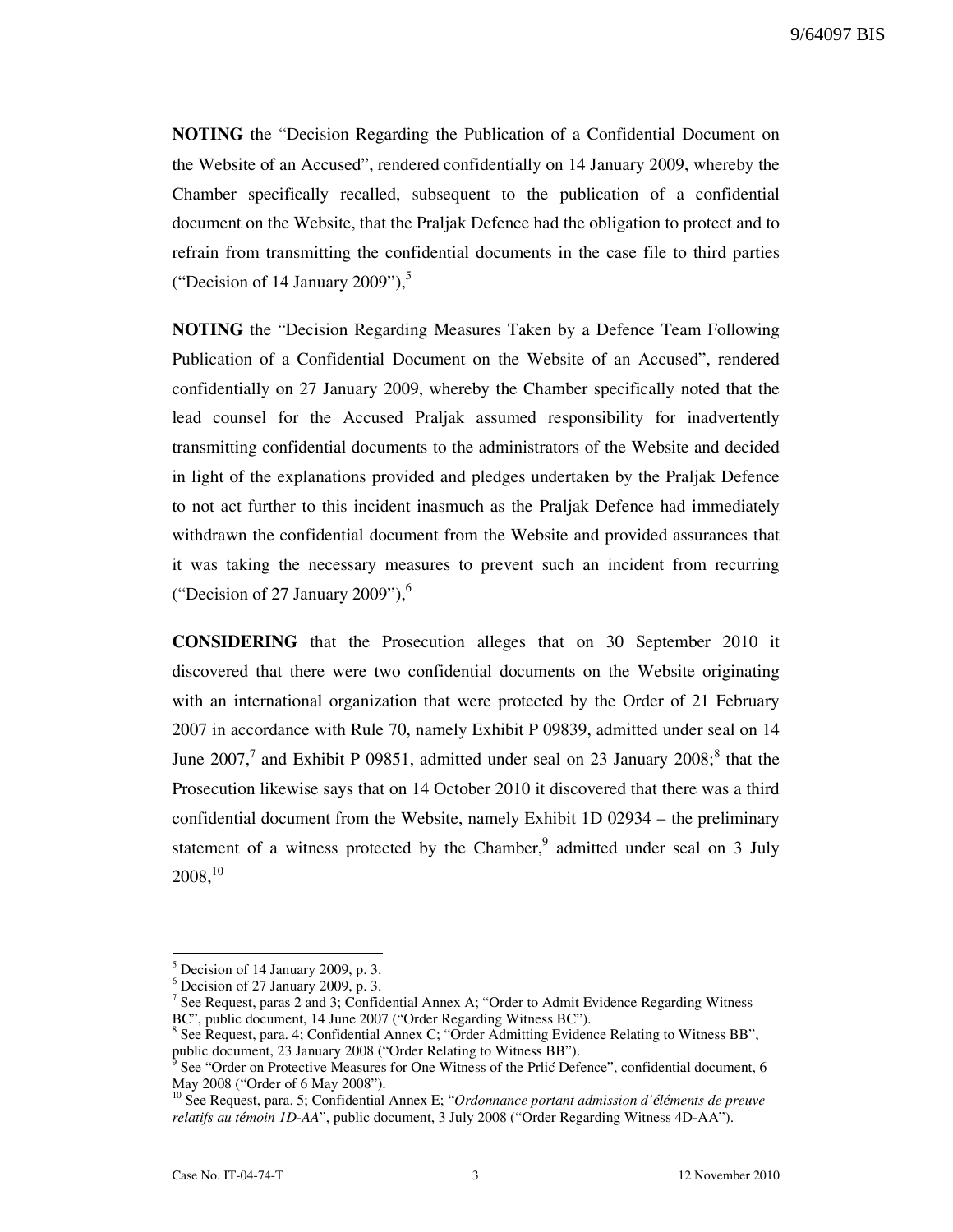CONSIDERING that the Prosecution has signalled to the Chamber that after discovering the publication on the Website of the three confidential documents as well as a list describing the contents of the documents, it immediately asked the Praljak Defence to contact the administrator of the Website in order to effect the immediate withdrawal of the said documents and the descriptive list, $11$  which was done after much correspondence back and forth between the Prosecution and the Praljak Defence.<sup>12</sup>

CONSIDERING that according to the Prosecution, publication on the Website of three documents in violation of the protective measures ordered by the Tribunal understandably leads to concerns regarding the security of the confidential documents in the trial<sup>13</sup> that the Prosecution alleges that it is therefore imperative to address the question of how documents placed under seal were published on the Website,<sup>14</sup>

CONSIDERING that in this regard the Prosecution indicates that the information known to the Registry<sup>15</sup> and the review by the Prosecution of the aforementioned exhibits<sup>16</sup> allow one to conclude that the documents published on the Website could only have been disclosed either by a party to the trial or by an unauthorised source, $17$ 

CONSIDERING that the Prosecution points out that the Praljak Defence denies being behind the disclosure of the confidential documents to the administrators of the Website; $^{18}$  that, in addition, the Prosecution observes that the Praljak Defence states that it is not responsible for monitoring the contents of the Website;  $19$  that the Prosecution points out, in particular, that the Praljak Defence disputes any link to the administrators of the Website, $^{20}$  contrary to what was customarily done between the Praljak Defence and the administrators of the Website at the start of  $2009$ ,<sup>21</sup> at which

 $\overline{a}$ 

<sup>20</sup> Request, paras 7,  $12$ , 16 and 21.

<sup>21</sup> Request, para. 27 (a), citing "Slobodan Praljak's Submission Pursuant to the 14 January 2009 Decision Regarding the Publication of a Confidential Document on the Website of the Associates of an Accused", confidential document, 23 January 2009 ("Submission by the Praljak Defence on 23 January 2009"), paras 6-8, 10, 11, 13-15.

 $11$  Request, paras 6, 9, 11, 14, 17 and 20.

 $12$  Request, paras 6-21.

 $^{13}$  Request, p. 27.

 $14$  Request, para. 28 (a).

 $15$  Request, para. 27 (g).

<sup>&</sup>lt;sup>16</sup> Request, paras 27 (d) and (f).

<sup>&</sup>lt;sup>17</sup> Request, paras 27 (d), (f) and (g).

 $18$  Request, para. 27 (c).

 $19$  Request, para. 27 (b).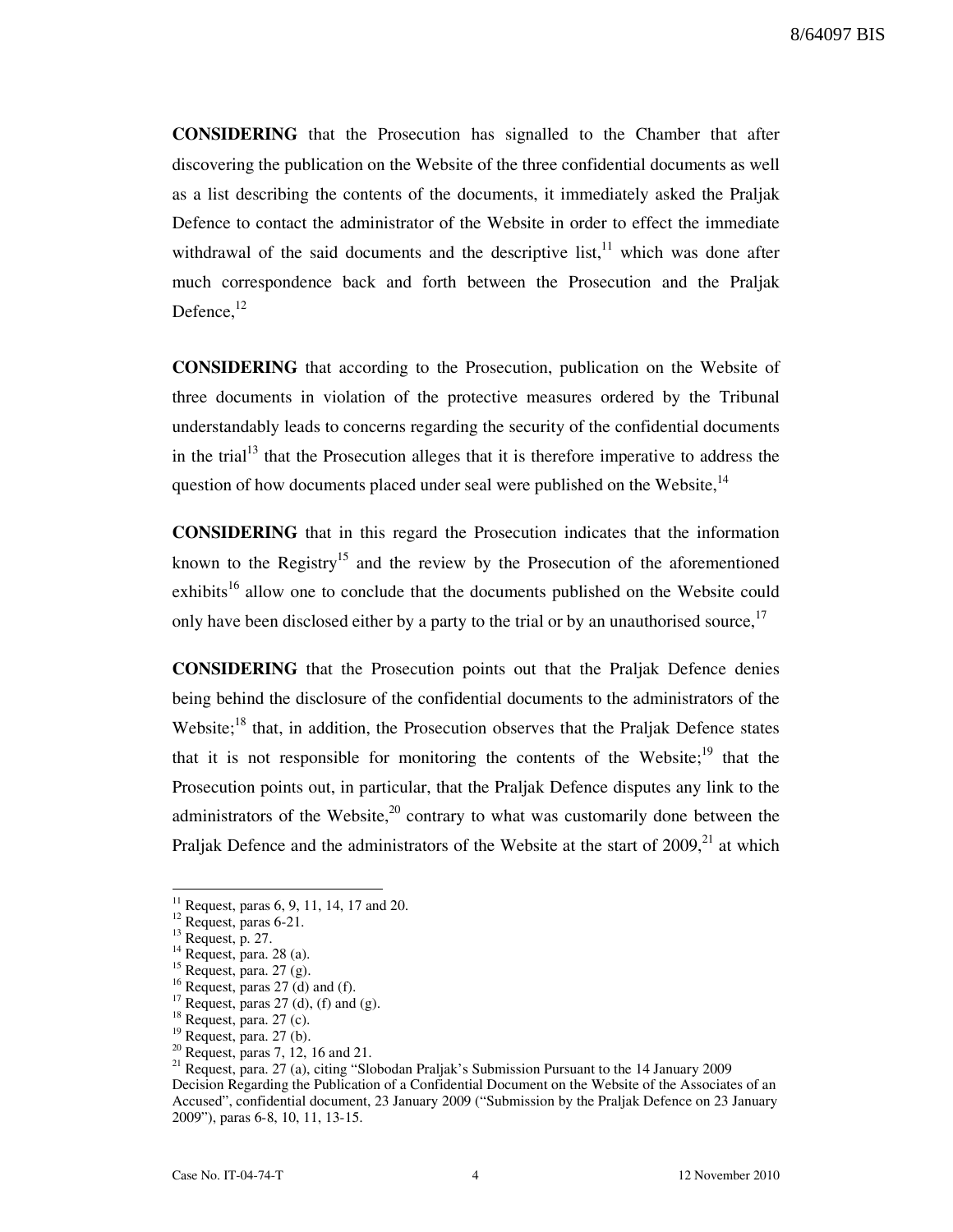7/64097 BIS

date the Praljak Defence notified the Chamber that they had introduced a secure internal mechanism for transmitting documents to the administrators of the Website, which, they said, would ensure non-disclosure of confidential documents,  $^{22}$ 

CONSIDERING that the Prosecution contends that the Praljak Defence has not merely the duty to monitor the contents of the Website, but also to take up with the administrators of the Website any potential malfunction involving the posting of confidential documents, $^{23}$ 

CONSIDERING that the Prosecution thus expressly moves that the Chamber (1) order the Praljak Defence and the Accused Praljak to explain the circumstances surrounding the publication of three confidential documents as well as the practices observed with respect to the publication of documents on the Website, (2) to direct them to ensure that the Website is not presently publishing confidential evidence admitted to the record, material subject to protective measures or excerpts from hearings held in private session, (3) to rule on either prohibiting the Praljak Defence and the Accused Praljak in his personal capacity from sending to the administrators of the Website additional evidence or documents sent to them, or designating a person who shall be responsible for ensuring that no confidential information is disclosed on the Website and (4) to order a further investigation, and to take any measures deemed appropriate, including possible instigation of a proceeding for contempt under Rule 77 of the Rules,

CONSIDERING that the Praljak Defence alleges that the disclosure of the three confidential documents on the Website constitutes an unfortunate, unintended error and that it could only have happened inadvertently;<sup>24</sup> that when it learned of the publication of these three confidential documents, it immediately proceeded to withdraw them from the Website; $^{25}$  that it likewise indicates that the Accused Praljak supplied thorough explanations concerning this incident,  $^{26}$ 

CONSIDERING that the Praljak Defence contends that after the accidental publication of a confidential document in December 2008, the Praljak Defence had

 $22$  Request, para. 27 (a), citing Submission by the Praljak Defence on 23 January 2009, para. 7.

 $23$  Request, paras 27 (b) and (c).

 $24$  Response, paras 1, 2 and 20.

<sup>&</sup>lt;sup>25</sup> Response, paras 7-9.

<sup>&</sup>lt;sup>26</sup> Response, para. 19 and Confidential Annex.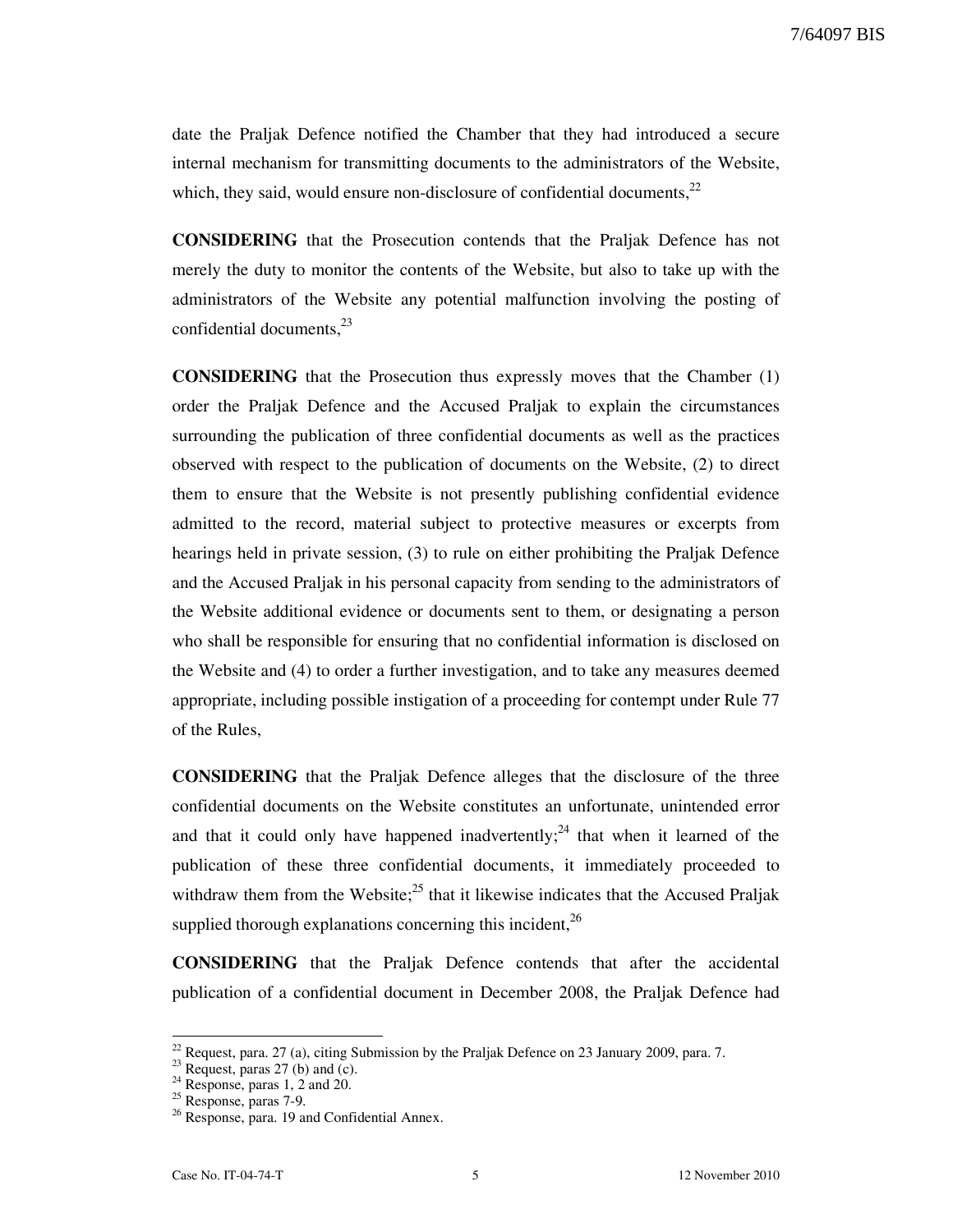already introduced measures to ensure that this kind of incident would not recur, measures of which the Chamber has taken note, yet without requiring that communications between the Praljak Defence and the Praljak Office in Zagreb ("Office in Zagreb") end; $^{27}$  that, moreover, at or about the end of April 2009, concerned to ensure the confidentiality of the documents in the case, the Praljak Defence decided to simplify the procedure for transmitting the documents that would appear on the Website by making the procedure dependent upon the Accused Praljak, who has borne sole responsibility since that time for selecting, checking and publishing documents on the Website, $28$ 

CONSIDERING that the Praljak Defence has now informed the Chamber of its decision to refrain henceforth from sending any documents to the Office in Zagreb in order to ensure to the extent possible, that confidential documents are not disclosed and that the Accused Praljak has now committed to checking all of the documents published on the Website;<sup>29</sup> that, in this manner, it says, the situation has been resolved,<sup>30</sup>

CONSIDERING, moreover, that the Praljak Defence contends that the Accused Praljak is personally and completely responsible for his Website and therefore bears full responsibility for the involuntary publication of the three confidential documents on his Website; $31$  that the Praljak Defence, for its part, is in no position whatsoever to monitor the contents of the Website or the actions of its administrators,  $32$ 

CONSIDERING moreover, that the Praljak Defence argues that the Prosecution's request concerning monitoring of the publication on the Website of exhibits tendered into evidence, namely, either to prohibit the Praljak Defence and the Accused Praljak in his individual capacity from disclosing evidence admitted to the record or to designate a person responsible for ensuring that no confidential information is published on the Website, is questionable and does not apply here; that it is pleading,

<sup>&</sup>lt;sup>27</sup> Response, para. 3.

 $28$  Response, paras 4 and 13.

 $29$  Response, paras 5 and 6.

<sup>&</sup>lt;sup>30</sup> Response, paras 5 and 20.

 $31$  Response, paras 11, 12 and Confidential Annex.

<sup>32</sup> Response, para. 12.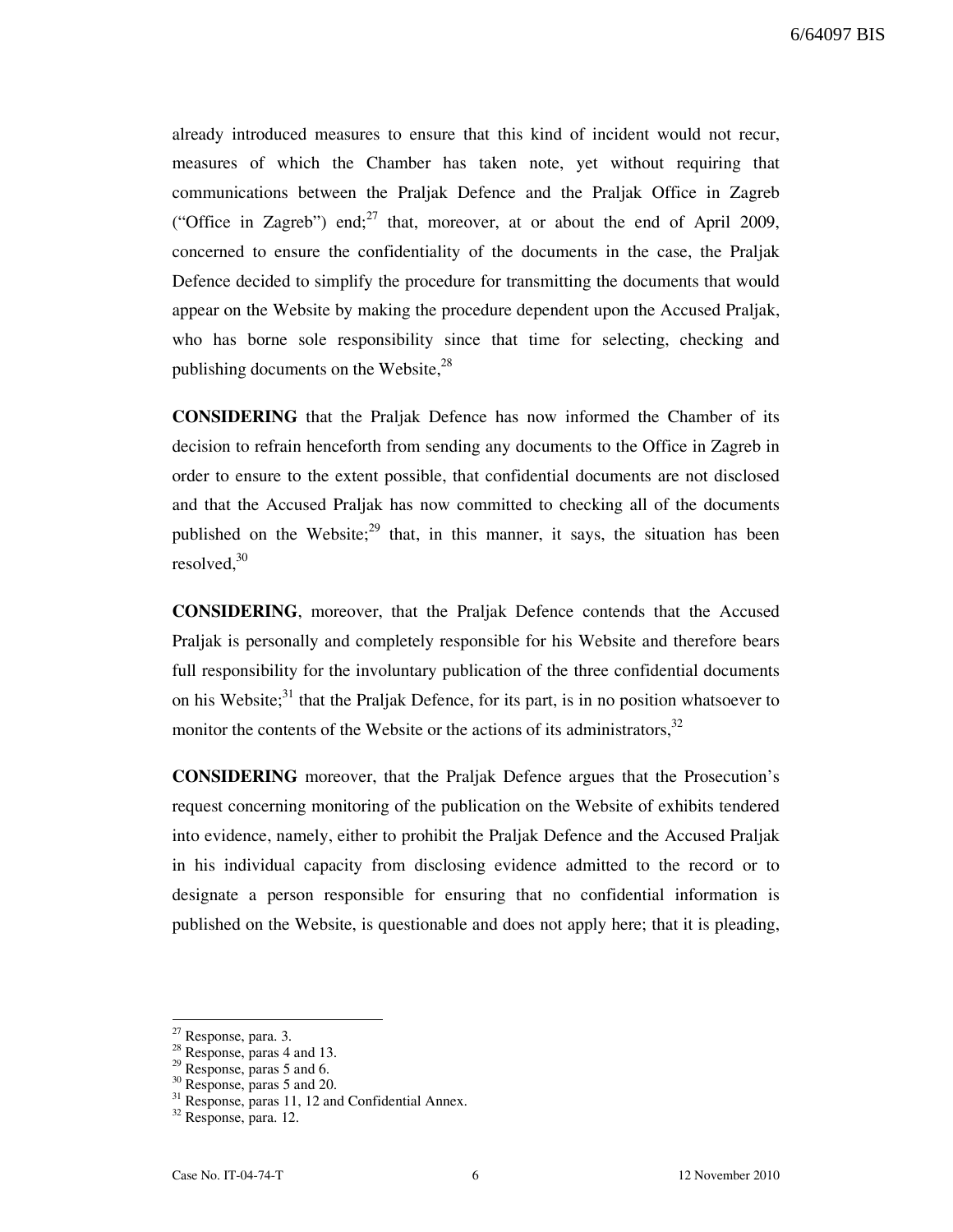more specifically, that the Accused Praljak enjoy the presumption of innocence and the right to inform the public of his views concerning the current proceedings,  $33$ 

CONSIDERING lastly then that the Praljak Defence embraces the view that proceedings for contempt of the Tribunal, it would seem, could not actually be instigated by the Chamber under Rule 77 of the Rules, as the publication of the three confidential documents on the Website arose from an unintended error that did not purposefully violate the decisions of the Chamber regarding the confidentiality of the exhibits cited above; that it recalls in this respect that intent is an underlying element of any act of contempt and that the Prosecution has not introduced evidence that the Defence knowingly and willfully violated an Order of the Chamber subject to confidentiality,  $34$ 

CONSIDERING that the Chamber observes that, three confidential documents admitted under seal in this same case (P 09839, P 09851 and 1D 02934) were published on the Website in violation of the orders of the Chamber concerning protective measures; $35$  that, in particular, two of these exhibits were specifically protected pursuant to Rule 70 of the Rules,

CONSIDERING that in the matter before us the Chamber points out that the Praljak Defence disclaims all responsibility and that the Accused Praljak acknowledges sole responsibility for the disclosure of confidential documents on his Internet site, a disclosure which he characterizes as an error and which he vouches was not intentional; that the Chamber likewise points out that the Praljak Defence and the Accused Praljak have each taken adequate measures to ensure that the said documents would be withdrawn as quickly as possible from the Website and to confirm that no confidential document presently appeared on the Website; that the Chamber points out, moreover, that the Praljak Defence has committed itself to refraining from disclosure of any of the exhibits admitted into evidence to the Office in Zagreb, which, it says, would constitute adequate assurance, particularly taking into account the Accused Praljak's contemporaneously restated promises to effectively monitor the documents published on his Website,

<sup>&</sup>lt;sup>33</sup> Response, para. 18.

 $34$  Response, para. 16.

<sup>&</sup>lt;sup>35</sup> Order of 21 February 2007; Order of 6 May 2008; Order Regarding Witness BB; Order Relating To Witness BC; Order Regarding Witness 1D-AA.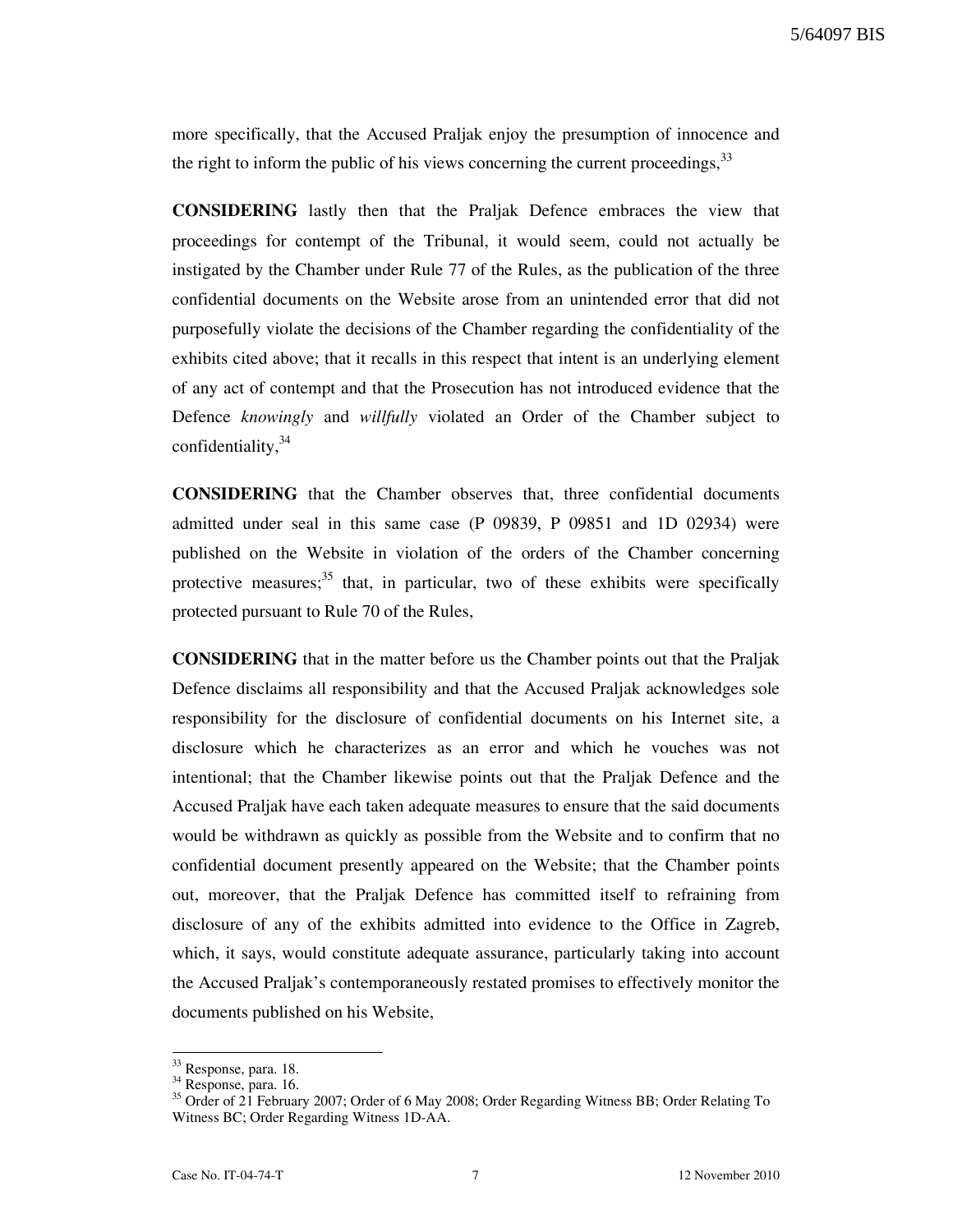CONSIDERING that the Chamber recalls that this is not the first time that confidential information has been disclosed on the Website in violation of orders issued by the Chamber; $36$  that it is forced to conclude that the recommendations it made in the Decisions of 14 January and 27 January 2009 have gone unheeded; that the Chamber had nevertheless underscored in the Decision of 14 January 2009 that the "Praljak Defence, just like the other parties to the trial, has an obligation to protect and not to transmit to third parties the confidential documents of the case",  $37$  that the Chamber therefore recalls that the parties in the trial are subject not merely to the duty to avoid transmitting confidential documents, but also to the duty to "protect" these documents,

CONSIDERING in effect that, following upon the Submission by the Praljak Defence on 23 January 2009 in which it acknowledged having a duty to verify and pledged to change its working methods from that time forward by transmitting any document intended for the Website by safe channels only and by explaining the contents thereof, $38$  the Chamber took note of these measures, which made it possible to prevent the recurrence of an incident of that kind and to ensure "better protection of the documents in its possession", $39$  and thus decided to refrain from further action in response to this initial incident,

CONSIDERING that in light of the explanations supplied by the Praljak Defence and the Accused Praljak in the Response, the Chamber, while lacking complete information concerning the circumstances surrounding the publication of the said documents on the Website, observes that, since April 2009, the Praljak Defence has had no further direct contact with the administrators of the Website<sup>40</sup> but that it forwarded documents to the Office in Zagreb until this new incident occurred;<sup>41</sup> that in the matter at hand the confidential documents seem in fact to have gone to the Office in Zagreb, where they were then uploaded to the Website by the site administrator. $42$ 

<sup>36</sup> See "Prosecution Motion Concerning Sealed Document on an Accused Website", confidential document, 9 December 2008.

Decision of 14 January 2009, p. 3.

 $38$  Submission by the Praljak Defence on 23 January 2009, paras 13-15.

 $39$  Decision of 27 January 2009, p. 3.

 $40$  Response, paras 11 and 12.

<sup>41</sup> Response, paras 5 and 20.

<sup>42</sup> Response, paras 5 and 20.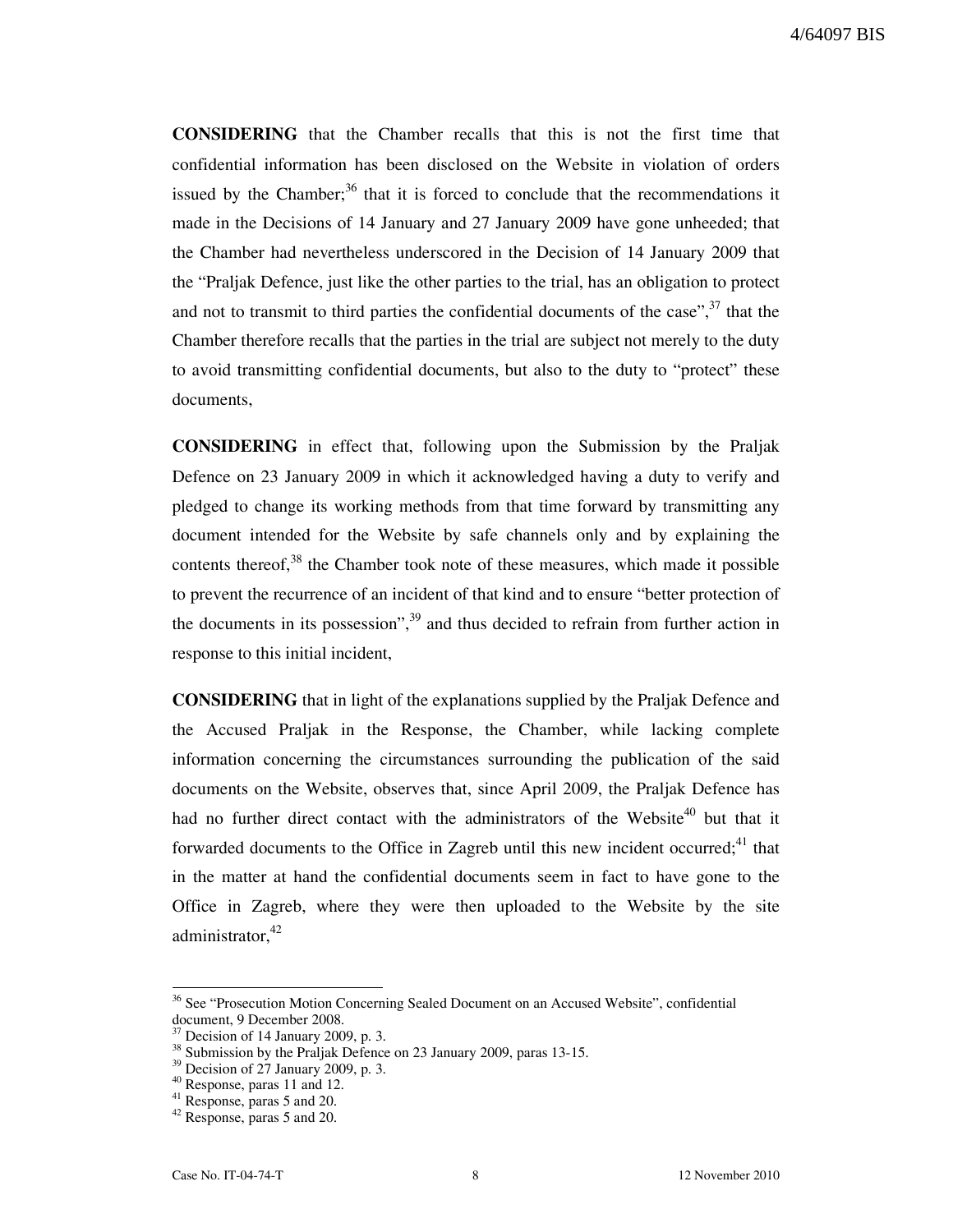CONSIDERING that the Chamber will not accept the disclaimer from responsibility given by the Praljak Defence with regard to monitoring of the destination of the evidence, namely those documents protected by the Chamber, transferring sole responsibility to the Accused Praljak, and not simply because of the Chamber's orders, which are binding upon the Praljak Defence and impart a duty of nondisclosure, but also due to the Praljak Defence's own admission before the Chamber in January 2009 that it had the obligation to monitor,<sup>43</sup>

CONSIDERING that the Chamber can only conclude that since the end of April 2009, the Praljak Defence has done little else besides listen to assurances from the Accused Praljak, as manager of his Website, that he would effectively monitor the documents published on his Website<sup>44</sup> and to inform the Praljak Defence from time to time of the existence of measures ensuring confidentiality,  $45$  thereby substantially dissociating itself from the actions of its client, the Accused Praljak, while yet affecting the use of exhibits, some of which are covered by protective measures,

CONSIDERING thus that the Chamber finds that the approach adopted by the Praljak Defence since April 2009<sup>46</sup> evinces a worrisome departure from the promises formerly made to the Chamber to "protect […] the confidential documents of the case",  $47$ 

CONSIDERING that, in the opinion of the Chamber, the Praljak Defence and the Accused Praljak, who lays claim to personal responsibility in this matter, have displayed negligence, by failing to take all of the measures that would ensure the security of confidential data, thereby complying with the orders of the Chamber, a duty nevertheless acknowledged by the Praljak Defence itself in its submission, when it informed the Chamber of the measures undertaken to ensure the confidentiality of the documents published, $48$ 

 $43$  Submission by the Praljak Defence on 23 January 2009, paras 13 and 15.

<sup>44</sup> Response, para. 4.

 $45$  Response, paras 13 and 14.

<sup>&</sup>lt;sup>46</sup> See Response, para. 13 and the rationale provided by the Praljak Defence for the decision to amend internal procedures for posting documents on the Website.

Decision of 14 January 2009, p. 3.

<sup>&</sup>lt;sup>48</sup> See "Slobodan Praljak's Notice on the Prosecution Motion Concerning Sealed Document on an Accused Website", confidential document, 10 December 2008, p. 2; "Slobodan Praljak's Response on the Prosecution Motion Concerning Sealed Document on an Accused Website", confidential document,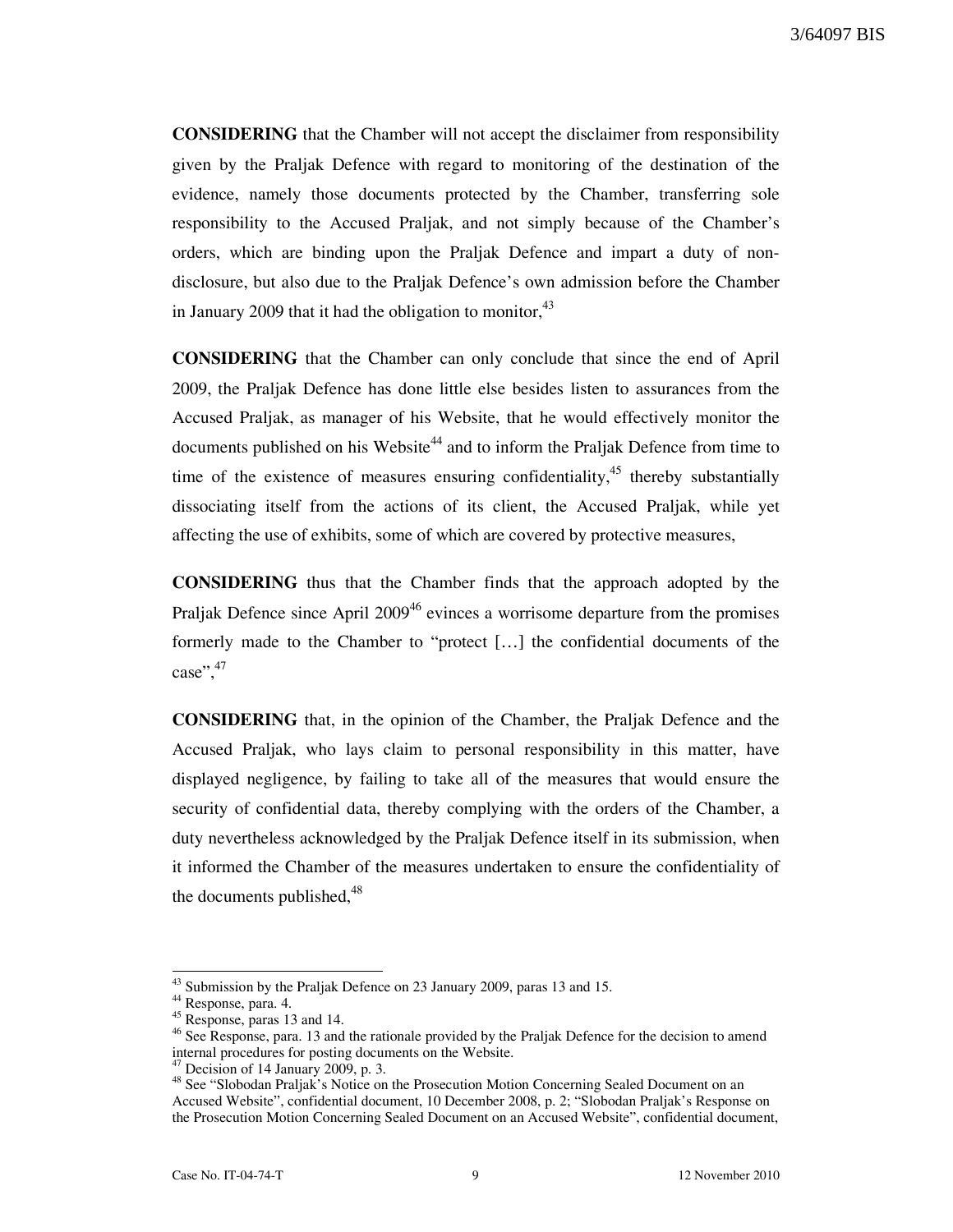CONSIDERING, nonetheless, that the Chamber finds that no grounds exist for granting the Prosecution's Request concerning specific recommended verification measures<sup>49</sup> and possible measures to implement in the context of a proceeding for contempt, inasmuch as (1) the documents were immediately withdrawn from the Website, (2) the error appears to have been produced inadvertently and without the Prosecution even establishing an element of intent and (3) the Praljak Defence and the Accused Praljak have individually demonstrated their determination to ensure the future security of confidential exhibits tendered into the record,

CONSIDERING, however, that the Chamber cannot be satisfied with merely noting the decision taken independently by the Praljak Defence to refrain from transmitting documents to the Office in Zagreb for publication on the Website and issues a formal request to the Praljak Defence and the Accused Praljak to cease transmitting confidential documents in the case to the Office in Zagreb and verify the contents of the Website in order to ensure that no confidential material appears there,

CONSIDERING that the Chamber will continue to remain vigilant and to follow with interest the measures of confidentiality it has ordered and is compelled thereby to issue a warning from the bench to the Praljak Defence and to the Accused Praljak pursuant to Rules 46 (A) and 54 of the Rules; that, as a consequence, the Chamber specifically calls upon the Praljak Defence and the Accused Praljak to take all necessary preventive measures for ensuring that henceforth no confidential information is published on the Website,

CONSIDERING that the Chamber will not hesitate in the future to take any decision it deems appropriate, if it observes a breach of the duties of the Praljak Defence and the Accused Praljak, recalled again above; that it may notably rule on the opportunity to restructure, in cooperation with the Registrar, the means of communication governing the rights of the Accused Praljak while in detention, on the basis of Rule 81

<sup>11</sup> December 2008, para. 6; Submission by the Praljak Defence on 23 January 2009, paras 6-9, 14, 15; Response, para. 20; Decision of 14 January 2009, p. 3; Decision of 27 January 2009, pp. 2 and 3.

<sup>49</sup> Request, para. 28.